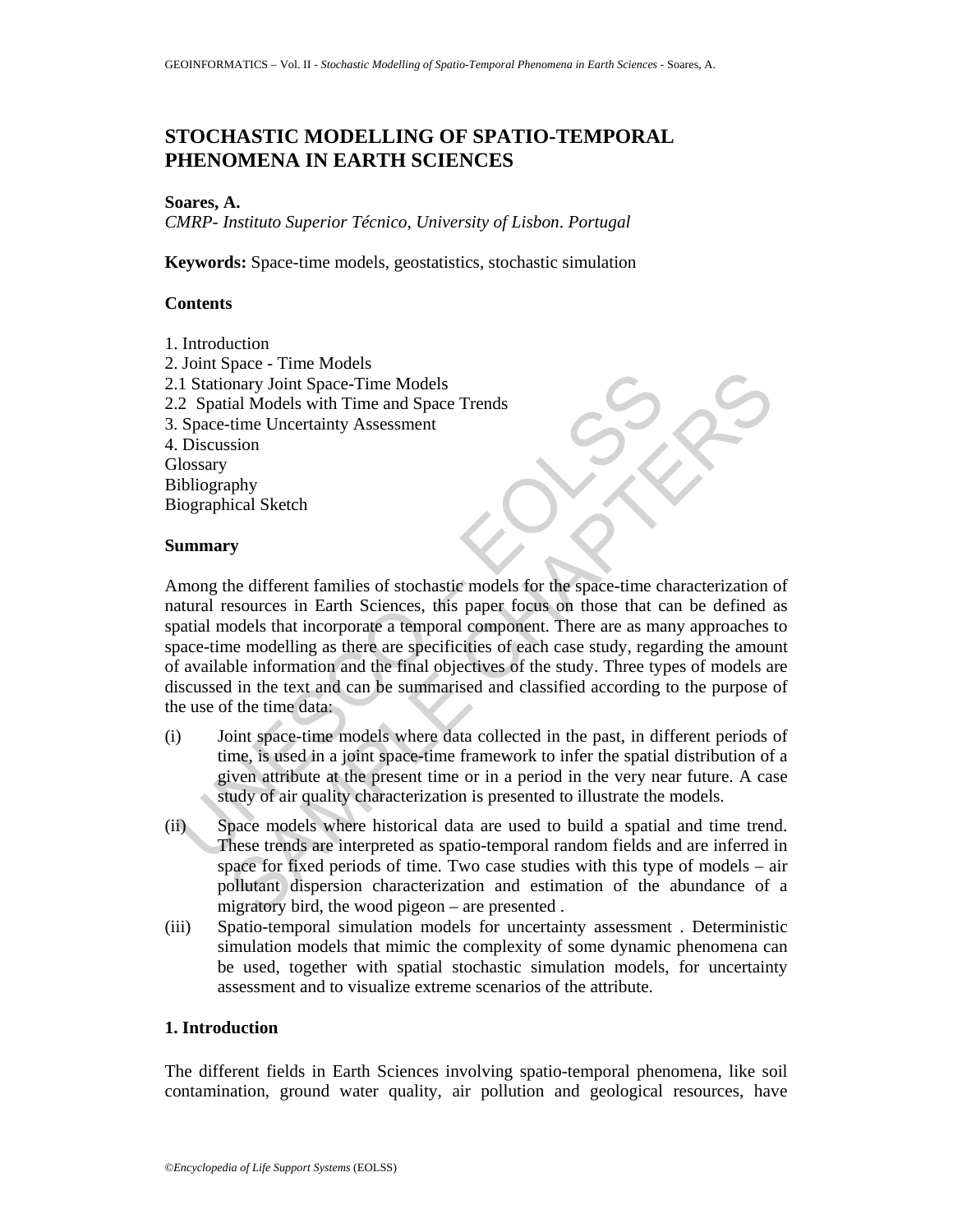specific models to characterize the spatio-temporal behaviour of the main attributes of those phenomena.

Pure deterministic models have been used for modelling dynamic processes in Earth Sciences: to predict, over time, the behaviour of fluids in petroleum reservoirs, to characterize the dynamic process of a contaminated soil and aquifer, to evaluate the evolution of the lava of a volcano for different time steps. Generally, the objective of such models is to obtain a credible image of the reality by mimicking the physical processes, the behaviour of the main intervenient factors, and the interaction between them. The problem is that, in most of these situations, the data are so scarce and the phenomenon so complex that interpolation in space or extrapolation in time cannot be done very far beyond the experimental observations, which makes very different images of the same reality equally credible or unreliable.

In Earth Sciences, the great majority of natural phenomena resulting from a dynamic process have two characteristics in common: the high complexity of the phenomena, usually resulting from the unknown joint interaction of known factors, and lack of information – samples, observations.

These two factors – complexity of the phenomena and lack of data – contribute to uncertainty in the knowledge of those phenomena. Deterministic models cannot include this notion of uncertainty in their conceptual frameworks. On the other hand, stochastic models succeed in dealing with the concept of uncertainty through the very simple idea of conceiving the natural phenomena as a random process. This does not, however, mean that the physical phenomena were generated by a random process. Randomness is just a way of quantifying the uncertainty of knowledge or, in other words, our ignorance about the phenomena.

f the same reality equally credible or unreliable.<br>
1 Earth Sciences, the great majority of natural phenomena resulting<br>
rocess have two characteristics in common: the high complexity of<br>
sually resulting from the unknown me reality equally credible or unreliable.<br>Sciences, the great majority of natural phenomena resulting from a dynaminave two characteristics in common: the high complexity of the phenomena-<br>sesulting from the unknown joint Among the different families of stochastic models of natural resources in Earth Sciences, this paper will focus on those that can be defined as spatial models, usually the scope of geostatistics or spatial statistics, that incorporate a temporal component. With these models, the objective is to estimate, at a given spatial location and in a fixed period of time, the distribution of the attributes of a natural resource or a property of a spatial phenomena, or to access the uncertainty about the knowledge of that attribute or property. The characterization of a plume of contaminants in soil or water, which is sampled or monitored over several periods of time in some spatial spots, the analysis of the air quality of a region which is systematically monitored over time, the planning and control of a ecological resource observed in a given sample pattern at different periods of time, are just a few examples of problems that can be approached by such models.

There are as many approaches to space-time modelling as there are specificities of each case study, regarding the amount of available information and the final objectives of the study. The objectives of the models treated in this paper can be summarised according to the purpose of the use of the time data:

Data collected in the past, at different periods of time, is used in a joint space-time framework to infer the spatial distribution of a given attribute at the present time or in a period in the very near future.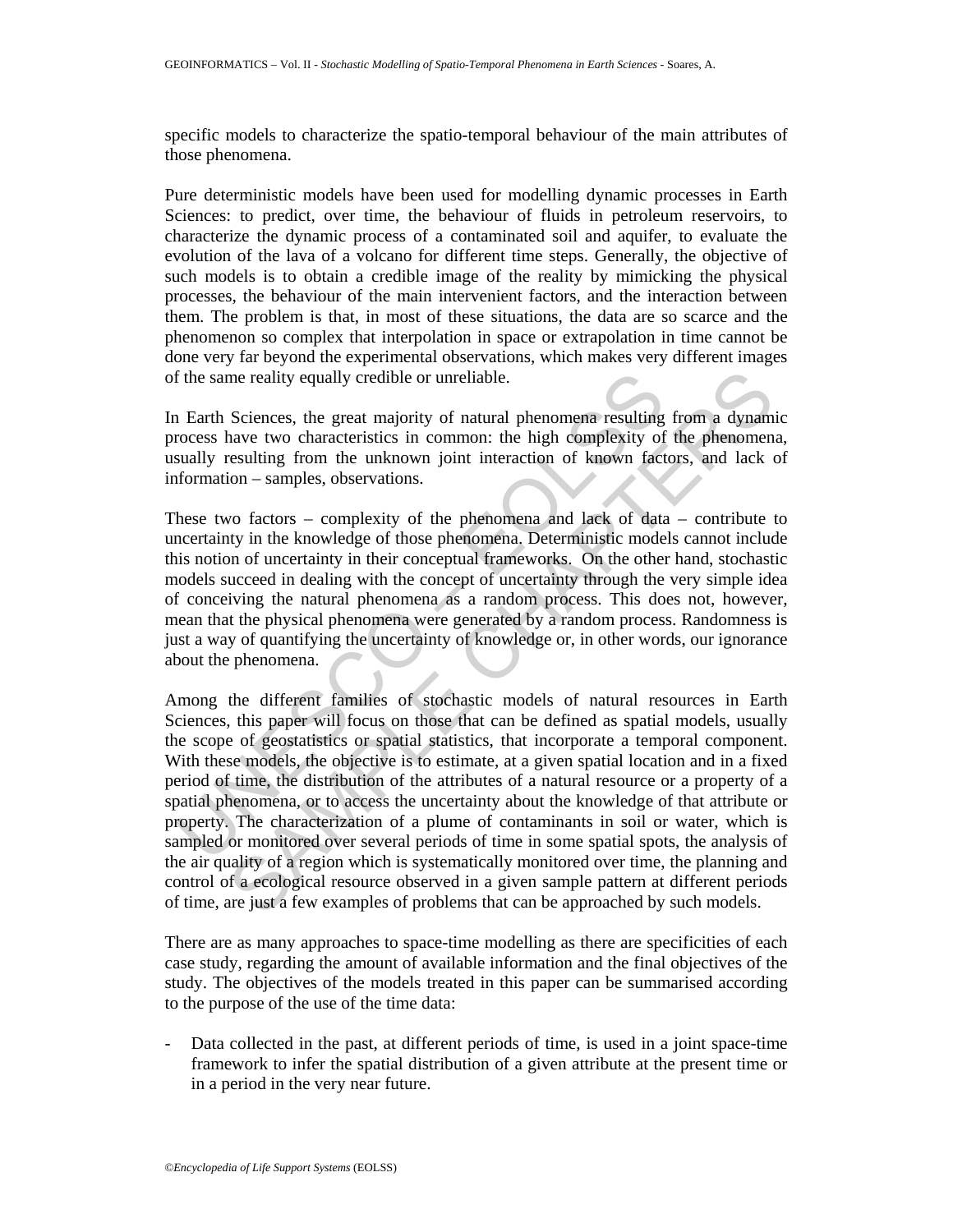- Historical data are used to build a spatial and time trend. These trends are interpreted as spatio-temporal random fields and are inferred in space for fixed periods of time.
- Spatio-temporal uncertainty assessment is the aim of the third type of models presented in this paper. Deterministic models that mimic the complexity of some dynamic phenomena can be used, together with spatial stochastic simulation models, for uncertainty assessment and to visualize extreme scenarios of the attribute.

### **2. Joint Space - Time Models**

me  $t \in T$ . Although in the joint space-time approach the observations and<br>eferential there are substantial differences between the space and time<br>efferential there are substantial differences between the space and time<br>me Extinding in the joint space-time approach the observations are located in  $Dx$ <br>al there are substantial differences between the space and time coordinate axe<br>ing that exists in time – past, present and future – does not Consider an attribute  $Z(\mathbf{x},t)$  defined at a spatial location  $\mathbf{x}, \mathbf{x} \in D$ , and at an instant of time  $t \in T$ . Although in the joint space-time approach the observations are located in  $D \times T$ referential there are substantial differences between the space and time coordinate axes: the ordering that exists in time – past, present and future – does not exist in space; the time data are collected in the past and, normally, are used in the present or future via a typical extrapolation exercise, while spatial estimation results basically from an interpolation; anisotropy – the way a given phenomenon varies in different directions of space - is a concept that exists only in space and does not make any sense in time; space and time units cannot be directly compared.

To take these limitations into account in any interpolation or extrapolation exercise is the first basic rule in the use of space-time models in Earth Sciences.

Considering the attribute *z*, two different conceptual models can be adopted, regarding the decisions of stationarity of the random function RF  $Z(\mathbf{x}, t)$ :

i)  $Z(x,t)$  can be considered a second order stationary RF, which means considering a constant mean in spatial and time domains:

$$
E{Z(\mathbf{x}_1, t_1)} = E{Z(\mathbf{x}_2, t_2)} = m
$$
 (1)

and considering the space and time covariance independent of the space-time location  $(\mathbf{x},t)$  :

$$
C\{Z(\mathbf{x}_1, t_1) \cdot Z(\mathbf{x}_2, t_2)\} = C(\mathbf{h}, t) \text{ where } \mathbf{h} = \mathbf{x}_1 - \mathbf{x}_2 \text{ and } t = t_1 - t_2. \tag{2}
$$

This conceptual model can be adopted when any space or time trend is detected.

ii) When a time, space or space-time trend is evident in the physical phenomenon, non-stationarity of  $Z(\mathbf{x}, t)$  can be assumed. The RF  $Z(\mathbf{x}, t)$  is decomposed into a mean component (the trend)  $M(\mathbf{x}, t)$  and a residual component of zero mean  $Z(\mathbf{x},t)$ :

$$
Z(\mathbf{x},t) = M(\mathbf{x},t) + R(\mathbf{x},t). \tag{3}
$$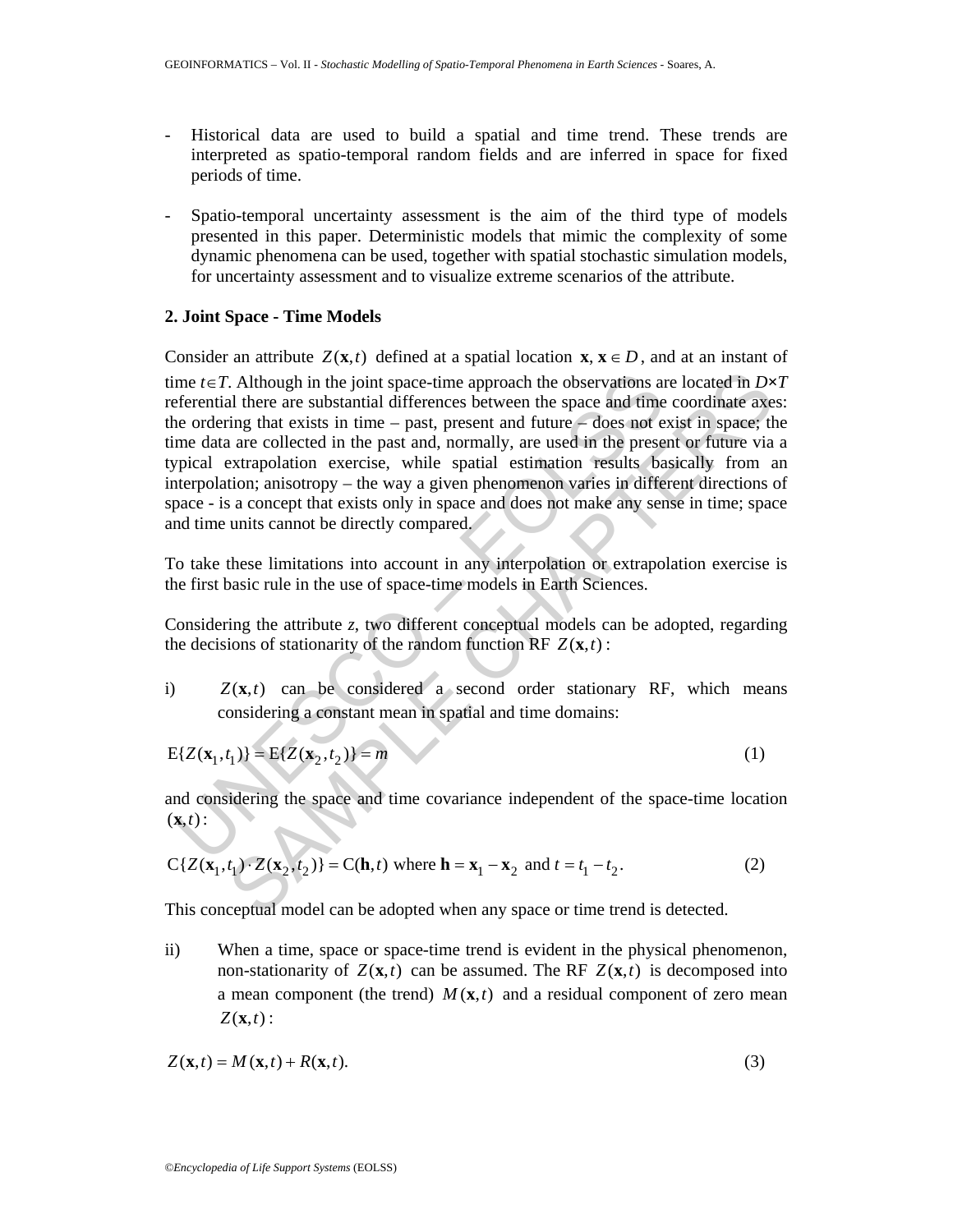The mean  $M(\mathbf{x},t)$  and  $R(\mathbf{x},t)$  can also be decomposed into space and time components.

- -
- -
- -

## TO ACCESS ALL THE **19 PAGES** OF THIS CHAPTER, Visit[: http://www.eolss.net/Eolss-sampleAllChapter.aspx](https://www.eolss.net/ebooklib/sc_cart.aspx?File=E6-64-03-04)

#### **Bibliography**

**ibliography**<br>
uxton, B., Plate, A. (1994). Joint *Temporal-Spatial Modeling of Concentral*<br>
ultitants in Urban Air. Geostatistics for the Next Century. Dimitrakopoulos Ed. Kh<br>
5-87. [This paper presents a heuristic appro **sh,**<br>
State, A. (1994). Joint Temporal-Spatial Modeling of Concentrations of Hazardon<br>
in Urban Air. Geostatistics for the Next Century. Dimitrakopoulos Ed. Kluwer Academic Pu<br>
is paper presents a heuristic approach to s Buxton, B., Plate, A. (1994). *Joint Temporal*-*Spatial Modeling of Concentrations of Hazardous Pollutants in Urban Air*. *Geostatistics for the Next Century*. Dimitrakopoulos Ed.. Kluwer Academic Pub, 75-87. [This paper presents a heuristic approach to space-time covariance modelling applied to air pollution]

Christakos, G. (1992). *Random Field Models in Earth Sciences*. San Diego, CA, *Academic Press*, 474 pp. [Space-time models are presented in this book]

De Cesare, L., Myers, D. and Posa, D. (1997). *Spatio*-*Temporal Modelling of SO*2 *in Milan District*. *Geostatistics Wollongong '96* . Baafi Ed.. Kluwer Academic Pub., 1031-1042. [This paper presents a model with decomposition of the space and time components of covariances]

Deutch, C. and Journel, A. (1998). *GSLIB – Geostatistical Software Library and User's Guide*. New York: Oxford University Press, 2<sup>nd</sup> Ed., 368 pp. [This is a reference book for geostatistical modelling software]

Dimitrakopoulos, R. and Luo, X. (1994). Spatiotemporal Modelling: Covariances and Ordinary Kringing Systems. *Geostatistics for the Next Century*. Dimitrakopoulos Ed.. Kluwer Academic Pub., 88-93. [This paper presents a heuristic approach with a unitless metric for space-time covariance models]

Goovaerts, P. (1997). *Geostatistics for Natural Resources Characterization*. Oxford: Oxford University Press, 483 pp. [This is a modern and complete reference book for geostatistics]

Heuvelink, G., Musters, P. and Pebesma, E. (1997). Spatio-Temporal Kriging of Soil Water Content. *Geostatistics Wollongong'96* . Baafi Ed.. Kluwer Academic Pub., p1020-1030. [This paper presents a similar yet alternative model to Dimitrakopoulos et al., 1994]

Host, G., More, H. and Switzer P. (1995). Spatial interpolation errors for monitoring data. *Journal American Statistical Association*, 90, N-431, 853-861. [This work presents a model with space and time trends. The model decomposes a given variable into pure spatial and temporal components, and spacetime residuals]

Journel, A. (1986). Geostatistics: Models and tools for the earth sciences. *Mathematical Geology*, 18(1), 119-140. [This text presents a comprehensive discussion about the main and fundamental differences in {between?}between time-series inference and the geostatistical framework of spatial inference]

Kyriakidis, P. and Journel, A. (1999). Geostatistical space-time models: a review. *Mathematical Geology*, 31(6), 651-685. [This is an extensive reference text on space-time modelling]